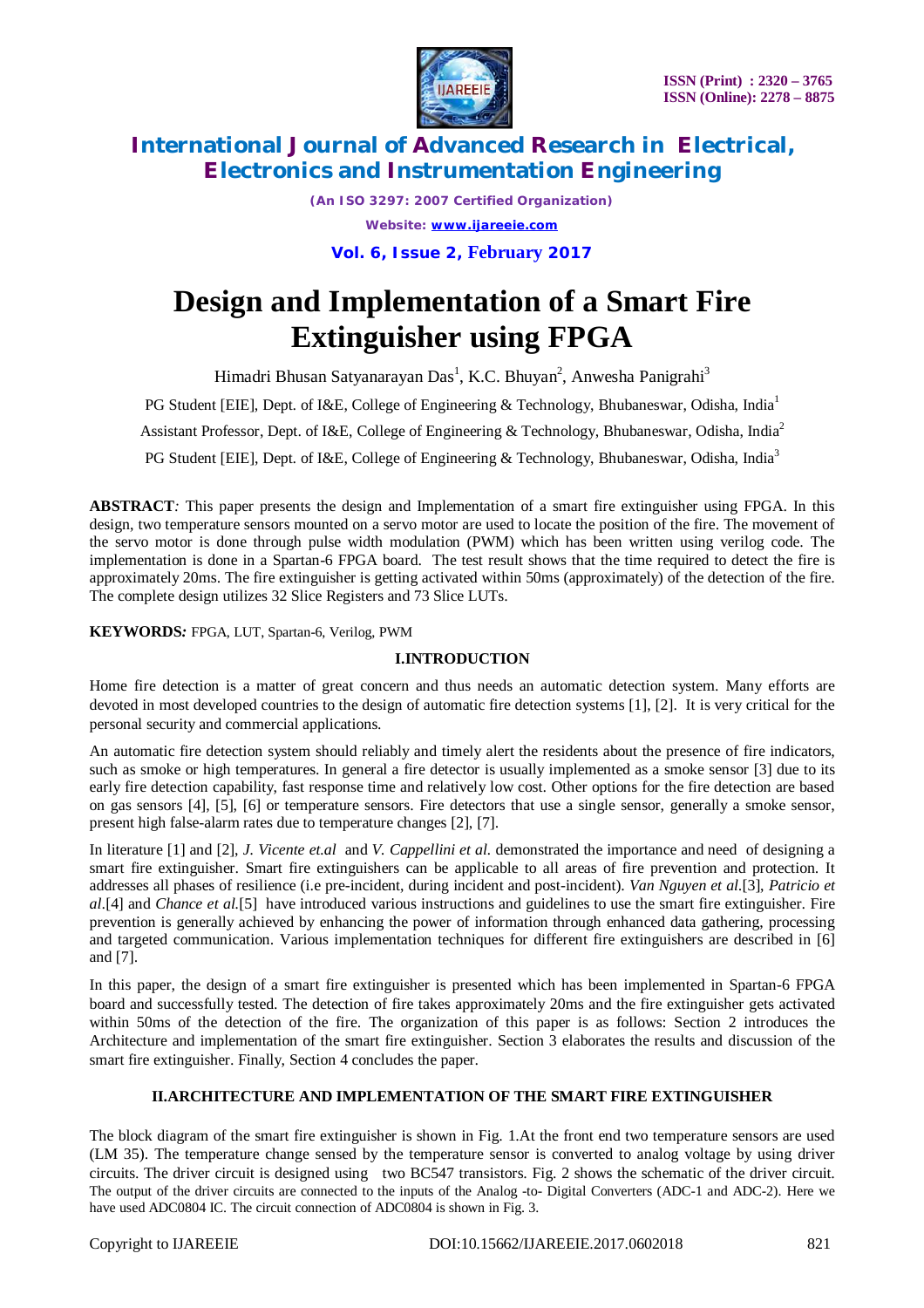

*(An ISO 3297: 2007 Certified Organization) Website: [www.ijareeie.com](http://www.ijareeie.com)*

### **Vol. 6, Issue 2, February 2017**

The outputs of both the ADCs are used as the input to the Spartan-6 FPGA. The servo motor control is done through pulse width modulation which has been written using Verilog code. The ADC outputs are used as inputs to the Verilog code. Depending upon the values of these inputs, the position of the servo motor is decided. The initial position of the servo is set at the centre position. Now, if ADC-1 output is greater than ADC-2 output, the servo motor moves to left side from its initial position and if ADC-1 output is less than ADC-2 output the servo motor moves to right side from its initial position. This means the pulse width is either decreasing or increasing depending upon the values of the ADC outputs. Once, both the ADC outputs are getting equal, the servo motor stops rotating. This happens when the fire is exactly at the centre of both the temperature sensors. Now, one of the ADC output is given to the DAC input. Once both the outputs of ADC are equal, the DAC is activated and it then set off the water pump. With the decrease in temperature, the ADC outputs are getting decreased, which decreases the DAC input and hence the voltage to the water pump. This decrease in voltage level of the water pump slowly reduces the water flow and hence efficiently utilizes the water to douse the fire flames.



Fig. 1: Block diagram of the smart fire extinguisher



Fig. 2: Schematic of the driver circuit with temperature sensor Fig. 3: Pin Configuration of ADC0804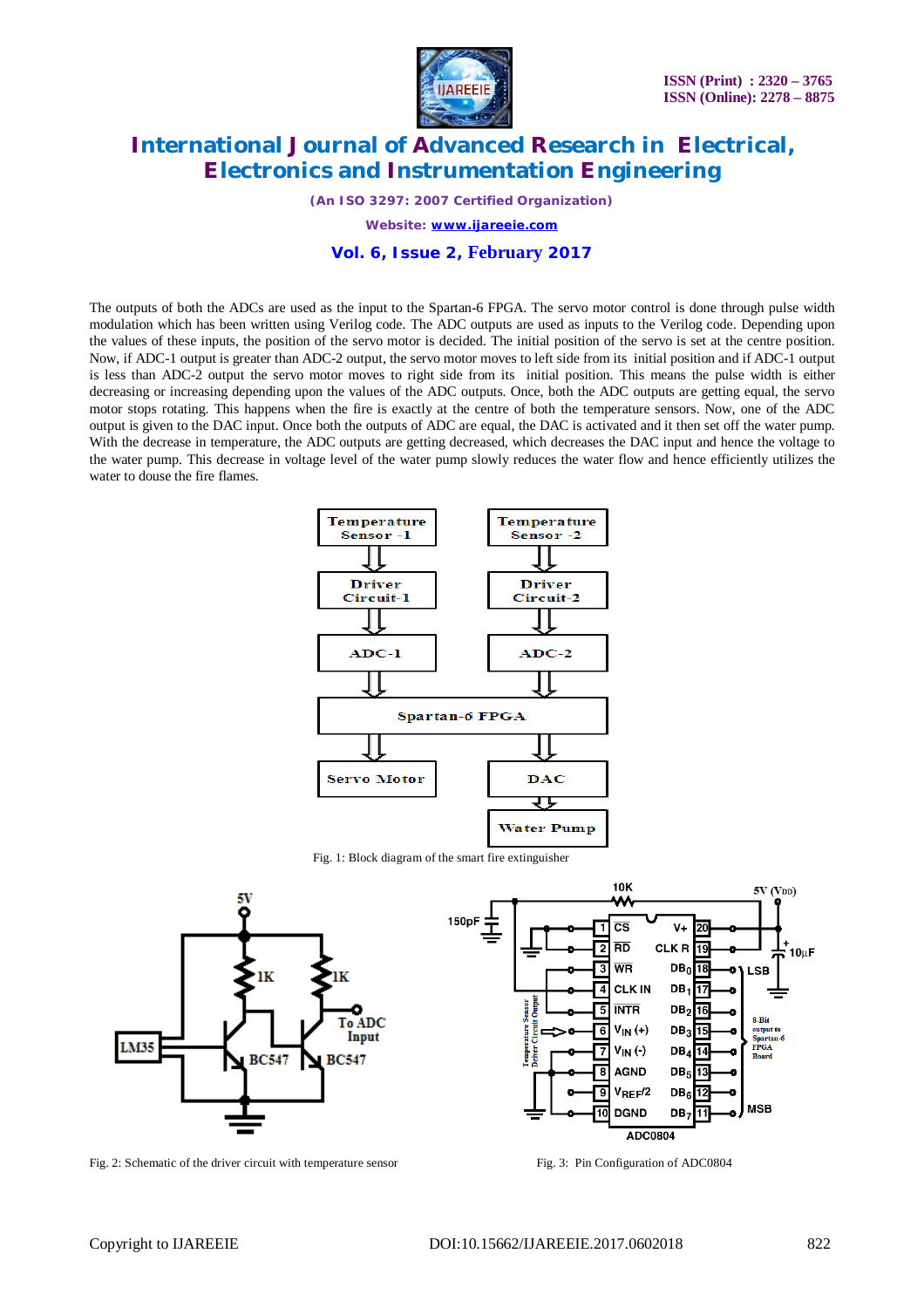

*(An ISO 3297: 2007 Certified Organization)*

*Website: [www.ijareeie.com](http://www.ijareeie.com)*

## **Vol. 6, Issue 2, February 2017**

The design has been implemented using Spartan-6 FPGA board. The summery shows that the design utilizes 32 Slice Registers and 73 Slice LUTs. The design summery result has been shown in Fig 4.

| <b>Fire Extinguisher Project Status</b> |                                       |                              |                    |  |  |  |  |
|-----------------------------------------|---------------------------------------|------------------------------|--------------------|--|--|--|--|
| <b>Project File:</b>                    | RCServo.xise<br><b>Parser Frrors:</b> |                              |                    |  |  |  |  |
| <b>Module Name:</b>                     | <b>Fire Extinguisher</b>              | <b>Implementation State:</b> | Synthesized        |  |  |  |  |
| <b>Target Device:</b>                   | xc6slx9-3csq324                       | • Frrors:                    | No Frrors          |  |  |  |  |
| <b>Product Version:</b>                 | <b>ISE 13.4</b>                       | • Warnings:                  | 3 Warnings (3 new) |  |  |  |  |
| <b>Design Goal:</b>                     | <b>Balanced</b>                       | • Routing Results:           |                    |  |  |  |  |
| <b>Design Strategy:</b>                 | Xilinx Default (unlocked)             | • Timing Constraints:        |                    |  |  |  |  |
| <b>Environment:</b>                     | System Settings                       | • Final Timing Score:        |                    |  |  |  |  |

| <b>Device Utilization Summary (estimated values)</b> |                                 |       |                    |     |  |  |  |  |
|------------------------------------------------------|---------------------------------|-------|--------------------|-----|--|--|--|--|
| <b>Logic Utilization</b>                             | <b>Used</b><br><b>Available</b> |       | <b>Utilization</b> |     |  |  |  |  |
| <b>Number of Slice Registers</b>                     | 40                              | 11440 |                    | 0%  |  |  |  |  |
| Number of Slice LUTs                                 | 73                              | 5720  |                    | 1%  |  |  |  |  |
| Number of fully used LUT-FF pairs                    | 33                              | 80    |                    | 41% |  |  |  |  |
| Number of bonded IOBs                                | 27                              | 200   |                    | 13% |  |  |  |  |
| Number of BUFG/BUFGCTRLs                             |                                 | 16    |                    | 6%  |  |  |  |  |

Fig. 4: Design summary of the smart fire extinguisher

### The RTL Schematic and the Technology Schematic are shown in Fig. 5 and 6 respectively.



#### Fig. 5: RTL Schematic of smart fire extinguisher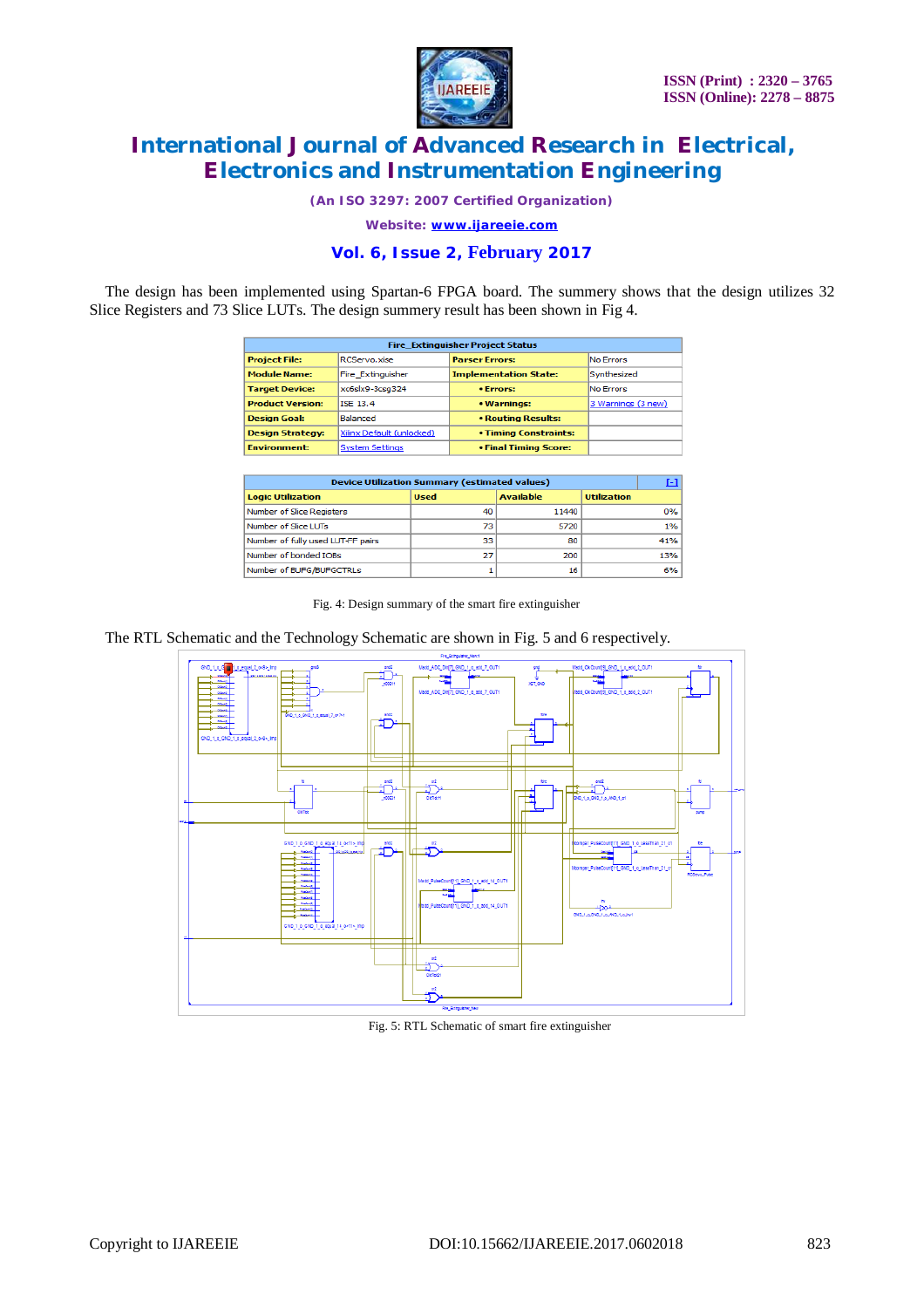

*(An ISO 3297: 2007 Certified Organization)*

*Website: [www.ijareeie.com](http://www.ijareeie.com)*

# **Vol. 6, Issue 2, February 2017**



Fig. 6: Technology Schematic of smart fire extinguisher

Fig. 7 shows the FPGA board which has been used to implement the smart fire extinguisher. In this board Spartan-6 FPGA is used. A crystal oscillator generating a clock of 100MHz is used as the clock pulse for this Spartan-6 FPGA. This module uses +5V power supply to function properly. By default the board is configured to use +5V supply from USB. So an external +5V power is not required unless USB port is unable to supply enough current. This board is equipped with 32 user IO pins that can be used for various custom applications. For our design, we have used these IO pins for connecting the ADC outputs and DAC input. Also to drive the servo motor theseports are used.



Fig. 7: Spartan-6 FPGA board

The circuit board used for interfacing the temperature sensors, FPGA Board, servo motor and the water pump is shown in Fig. 8. As shown in Fig. 8, the first section is power supply which is designed using a LM7805 voltage regulator. The 5V output of this regulator is used to power up the ADCs, DAC, the temperature sensor driver circuits and the servo motor.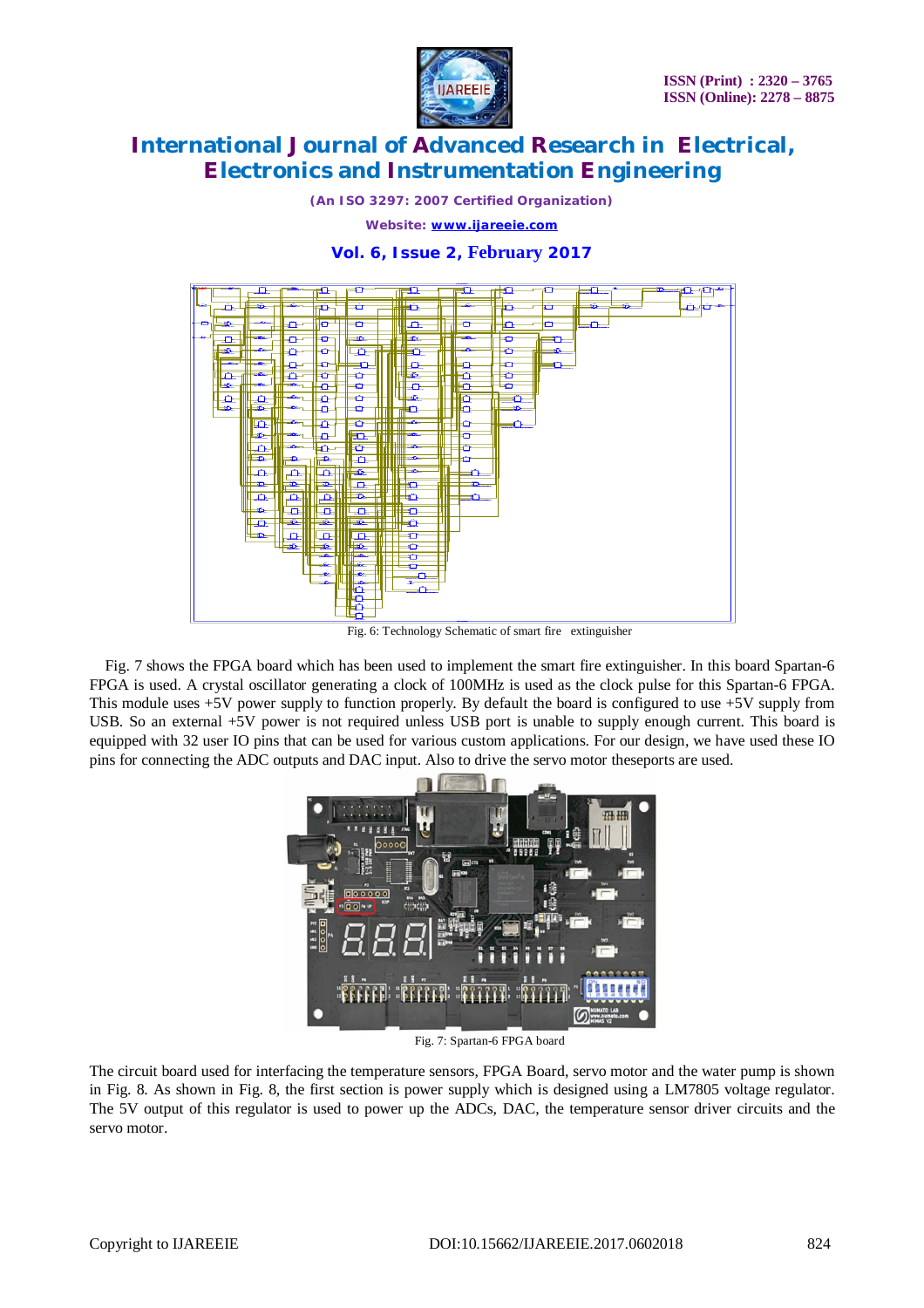

*(An ISO 3297: 2007 Certified Organization) Website: [www.ijareeie.com](http://www.ijareeie.com)*

**Vol. 6, Issue 2, February 2017 Temperature Senson Driver Circuit** ver Supply Optocoupler drive Serv

Fig. 8: Circuit board used to interface FPGA, servo motor and the water pump

tor and ter Pump

**ADC** Section

The water pump needs a power supply of 12V which is given from another power supply. For sensing the temperature generated from fire, we have used LM35 temperature sensor. The driver circuit is designed using two BC547 transistors. The resistivity of the temperature sensor changes with the change in temperature which determines the output of the driver circuit. When the temperature is low, the output is low and with the increase in temperature, the output also increases.

### **III. RESULT AND DISCUSSION**

The simulation result of the smart fire extinguisher is shown in Fig. 9 (a) and (b) respectively. As shown in Fig. 9(a), the PWM pulse is increasing gradually because the value of ADC-1 is greater than ADC-2. The PWM is necessary to control the position of the servo motor.

|                          |          |                     |  | 38.375108038 ms |               |          |                             |   |        |  |          |        |  |                   |          |          |
|--------------------------|----------|---------------------|--|-----------------|---------------|----------|-----------------------------|---|--------|--|----------|--------|--|-------------------|----------|----------|
| <b>Name</b>              | Value    | $ 0 \text{ ms} $    |  |                 | <b>200 ms</b> |          | 1400 ms                     |   | 600 ms |  |          | 800 ms |  |                   | 1,000 ms |          |
| pwm_out 0                |          |                     |  | il i            | ÷             | ÷        | 111<br>-<br>1.3<br>ALC: UNK | ÷ |        |  |          |        |  |                   |          |          |
| DAC[7:0]                 | 0000000  |                     |  |                 |               |          | 00000000                    |   |        |  |          |        |  |                   |          | 11111100 |
| l <mark>i</mark> dk      | И        |                     |  |                 |               |          |                             |   |        |  |          |        |  |                   |          |          |
| lo rst                   | 0        |                     |  |                 |               |          |                             |   |        |  |          |        |  |                   |          |          |
| $\blacksquare$ ADC1[7:0] | 00000000 | 00000000            |  | 01100000        |               | 01010000 | 01000000                    |   |        |  | 00100000 |        |  | $\sqrt{01100000}$ |          | 11100000 |
| $\blacksquare$ ADC2[7:0] | 0000000  | (00000000)          |  | 01010000        |               | 01000000 | 00110000                    |   |        |  | 00010000 |        |  | (01100000)        |          | 11100000 |
|                          |          |                     |  |                 |               |          |                             |   |        |  |          |        |  |                   |          |          |
|                          |          |                     |  |                 |               |          |                             |   |        |  |          |        |  |                   |          |          |
|                          |          | X1: 38.375108038 ms |  |                 |               |          |                             |   |        |  |          |        |  |                   |          |          |

Fig. 9(a) Test bench simulation results of the smart fire extinguisher with 1200ms time period

From the simulation result, the time period required to operate the servomotor is found to be 20ms and the pulse width varies from 0.5ms to 2.5ms. Since, the ADC has 8-bit output, so there are 255 positions  $(2^8 - 1)$  for the servomotor. As Spartan-6 FPGA operates at 100MHz clock, a time division has been done through verilog code in order to operate the servomotor. The DAC value remains zero as long as the seventh bit of both the inputs ADC-1 and ADC-2 are '0'. When the seventh bit of both the inputs ADC-1 and ADC-2 are '1', the DAC becomes active and allows the pump to